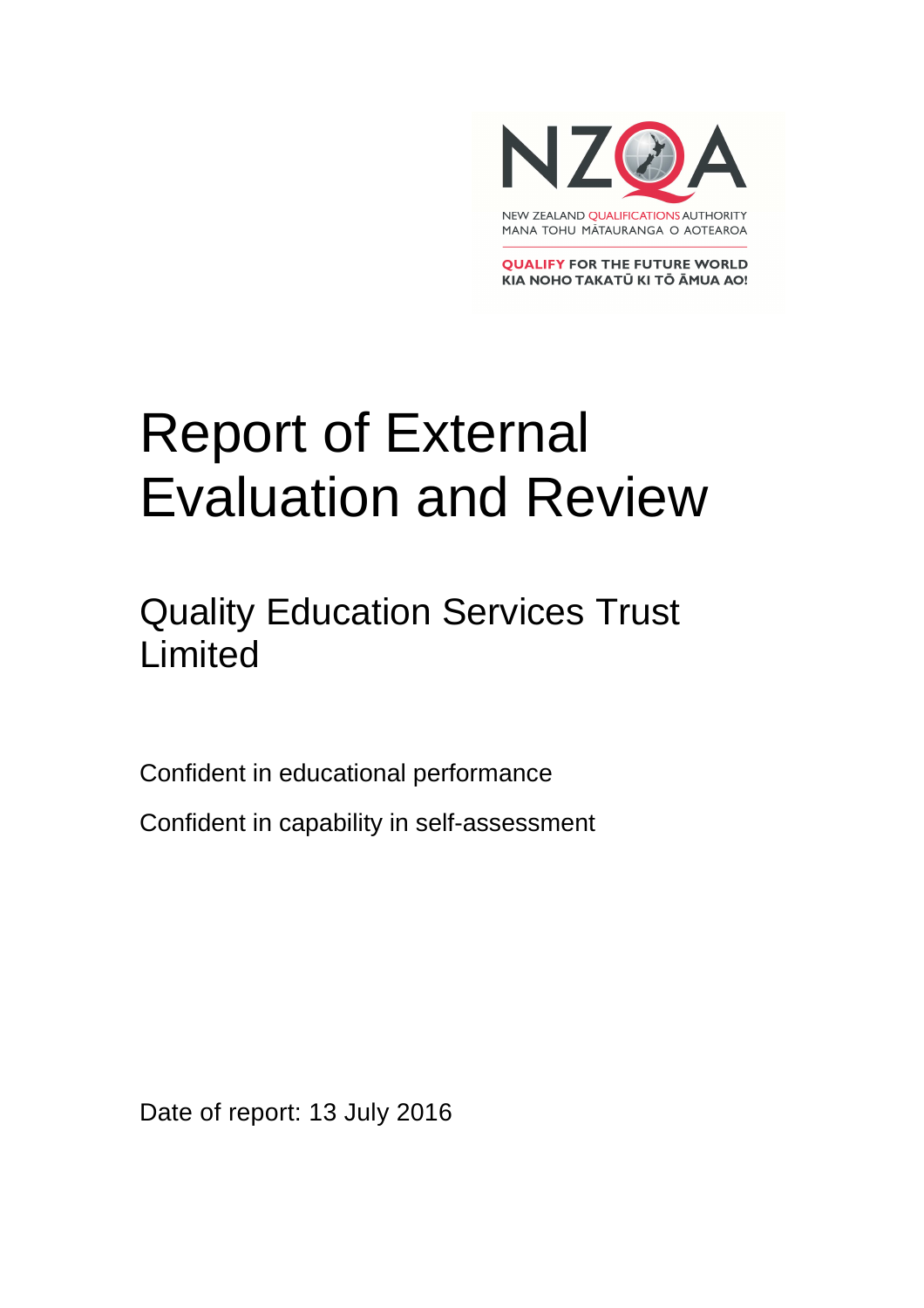## **Contents**

MoE Number: 9230 NZQA Reference: C22051

Date of EER visit: 15 and 16 March 2016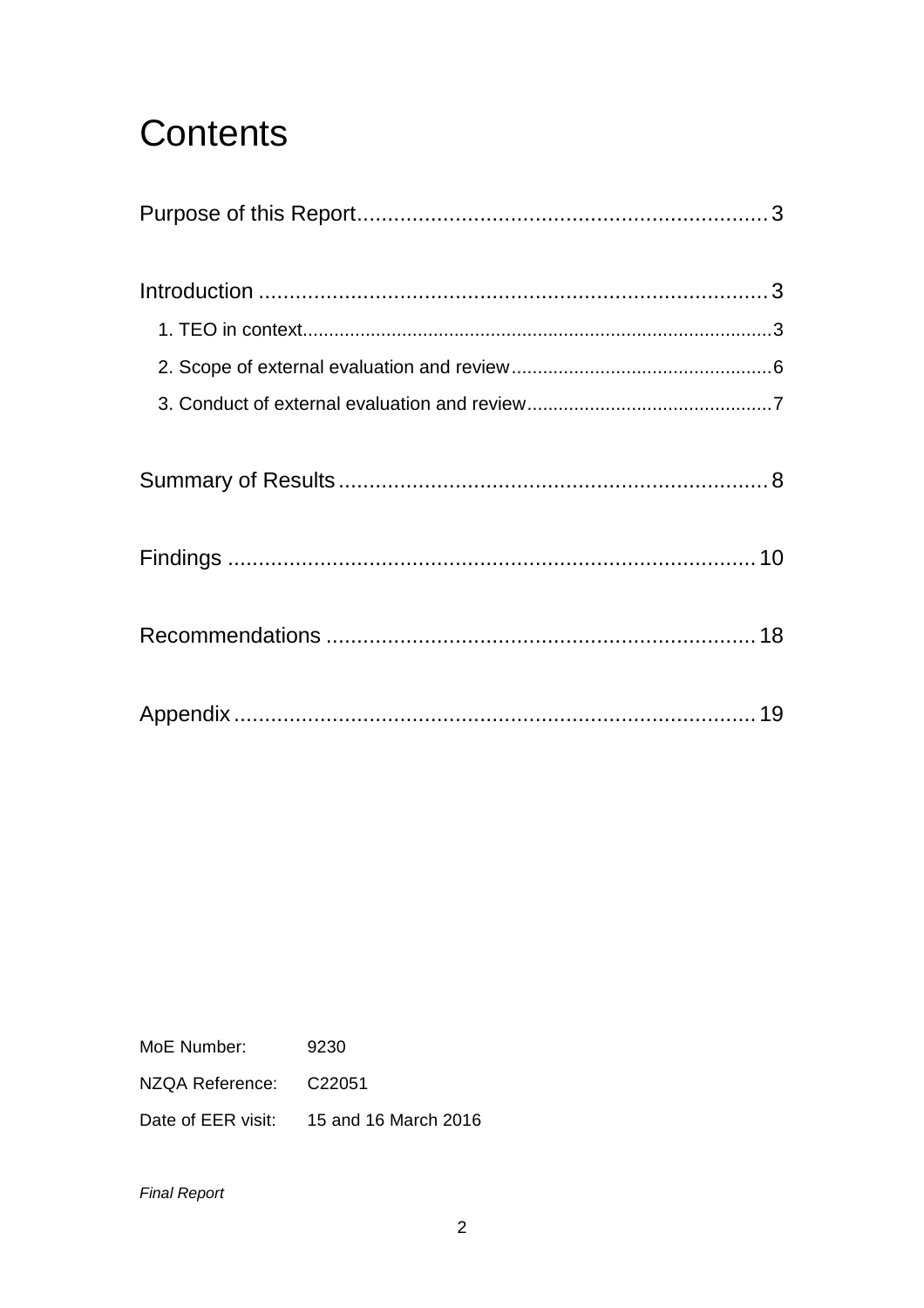## Purpose of this Report

The purpose of this external evaluation and review report is to provide a public statement about the Tertiary Education Organisation's (TEO) educational performance and capability in self-assessment. It forms part of the accountability process required by Government to inform investors, the public, students, prospective students, communities, employers, and other interested parties. It is also intended to be used by the TEO itself for quality improvement purposes.

## Introduction

### 1. TEO in context

| Name of TEO:                    | <b>Quality Education Services Trust Limited (QES)</b>                            |  |  |
|---------------------------------|----------------------------------------------------------------------------------|--|--|
| Type:                           | Private training establishment (PTE)                                             |  |  |
| First registered:               | 1 May 1993                                                                       |  |  |
| Location: head office           | 10 Norman Spencer Drive, Paptoetoe, Auckland                                     |  |  |
| Delivery sites:                 | 10 Norman Spencer Drive, Paptoetoe                                               |  |  |
|                                 | 23 Aviemore Drive, Highland Park                                                 |  |  |
|                                 | 51A Hastie Avenue, Mangere Bridge                                                |  |  |
|                                 | Temporary sites:                                                                 |  |  |
|                                 | Friendship House, 20 Putney Way, Manukau                                         |  |  |
|                                 | Massey Homestead, 351 Massey Road, Mangere                                       |  |  |
| Courses currently<br>delivered: | National Certificate in Educational<br>Achievement Levels 1 and 2                |  |  |
|                                 | Computing Levels 2 and 3<br>$\bullet$                                            |  |  |
|                                 | Certificate in Business Administration and<br>Computing (Levels 2 and 3)         |  |  |
|                                 | Certificate in Early Childhood (Level 3)                                         |  |  |
|                                 | Certificate in Building Construction and Allied<br>Trade Skills (Levels 1 and 2) |  |  |
|                                 | National Certificate in Basic Residential<br>Property Maintenance (Level 2)      |  |  |
|                                 | Certificate in Motor Industry (Entry Skills)                                     |  |  |
| <b>Final Report</b>             |                                                                                  |  |  |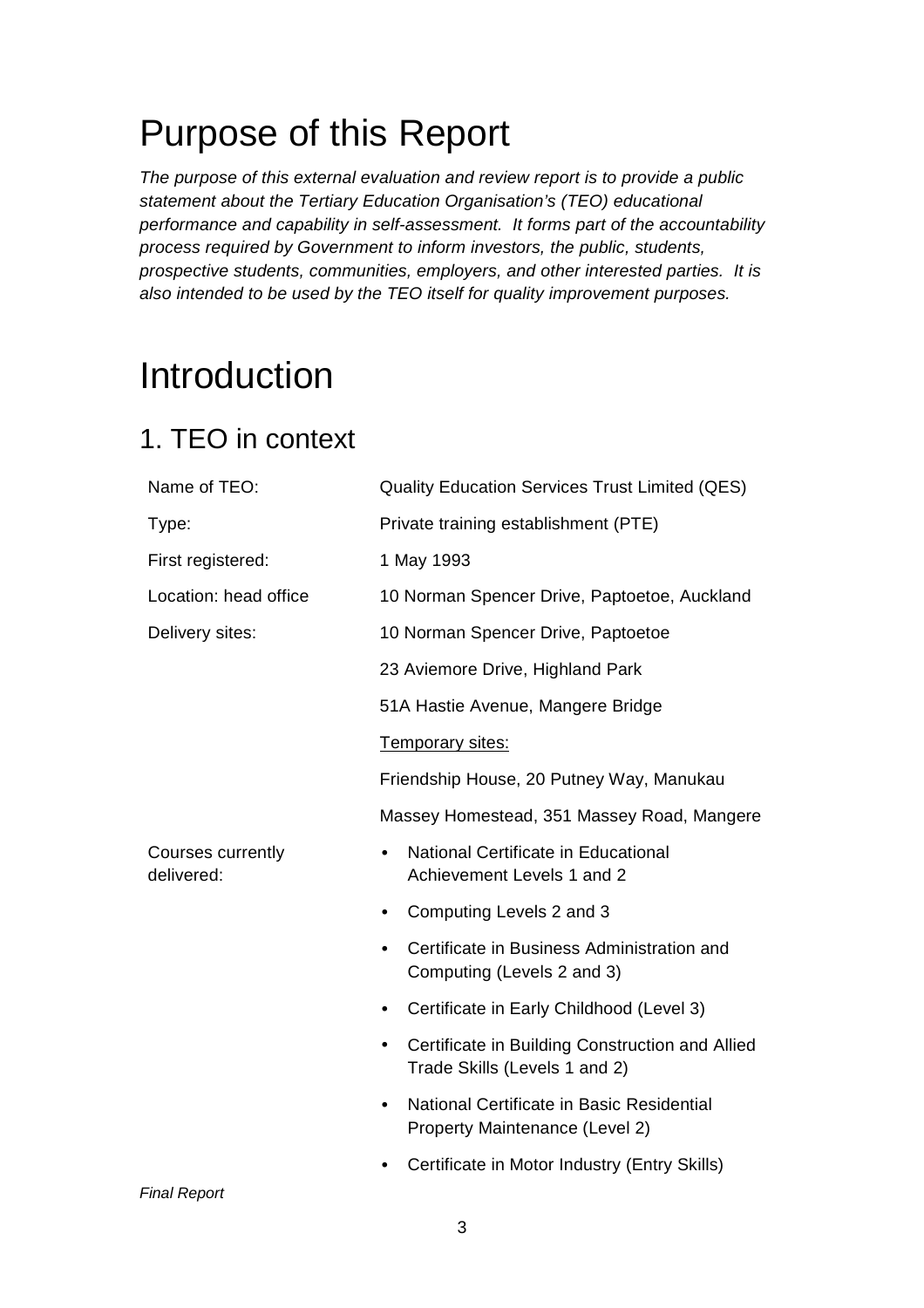(Level 2)

• Certificate in Motor Industry (Foundation Skills) (Level 1)

Code of Practice signatory: No, all domestic

| Number of students:               | <b>QES</b> student demographics<br>(students can self-identify as belonging to up to<br>three ethnic groups)                                          |      |      |      |  |
|-----------------------------------|-------------------------------------------------------------------------------------------------------------------------------------------------------|------|------|------|--|
|                                   |                                                                                                                                                       | 2013 | 2014 | 2015 |  |
|                                   | All students                                                                                                                                          | 120  | 117  | 144  |  |
|                                   | Māori                                                                                                                                                 | 64   | 59   | 104  |  |
|                                   | Pasifika                                                                                                                                              | 40   | 58   | 51   |  |
|                                   | At the time of the external evaluation and review<br>(EER) there were 73 students on site, across all<br>programmes - 82 per cent were Māori/Pasifika |      |      |      |  |
| Number of staff:                  | 26 full-time; six part-time. Seventy-two per cent of<br>the Youth Guarantee staff are Māori or Pasifika                                               |      |      |      |  |
| Scope of active<br>accreditation: | National Certificate in Educational<br>Achievement (Levels 1 and 2)                                                                                   |      |      |      |  |
|                                   | Computing Levels 2 and 3                                                                                                                              |      |      |      |  |
|                                   | Certificate in Business Administration and<br>Computing (Levels 2 and 3)                                                                              |      |      |      |  |
|                                   | Certificate in Early Childhood (Level 3)                                                                                                              |      |      |      |  |
|                                   | <b>Building Construction and Allied Trade Skills</b><br>(Levels 1 and 2)                                                                              |      |      |      |  |
|                                   | Certificate in Basic Residential Property<br>Maintenance (Level 2)                                                                                    |      |      |      |  |
|                                   | Certificate in Motor Industry (Entry Skills)<br>(Level 2)                                                                                             |      |      |      |  |
|                                   | Certificate in Motor Industry (Foundation<br>Skills) (Level 1)                                                                                        |      |      |      |  |
| Distinctive characteristics:      | Youth Guarantee:                                                                                                                                      |      |      |      |  |
|                                   | To provide qualifications from levels 1 to 3 on<br>the New Zealand Qualifications Framework.                                                          |      |      |      |  |
|                                   | To work with young people who have low                                                                                                                |      |      |      |  |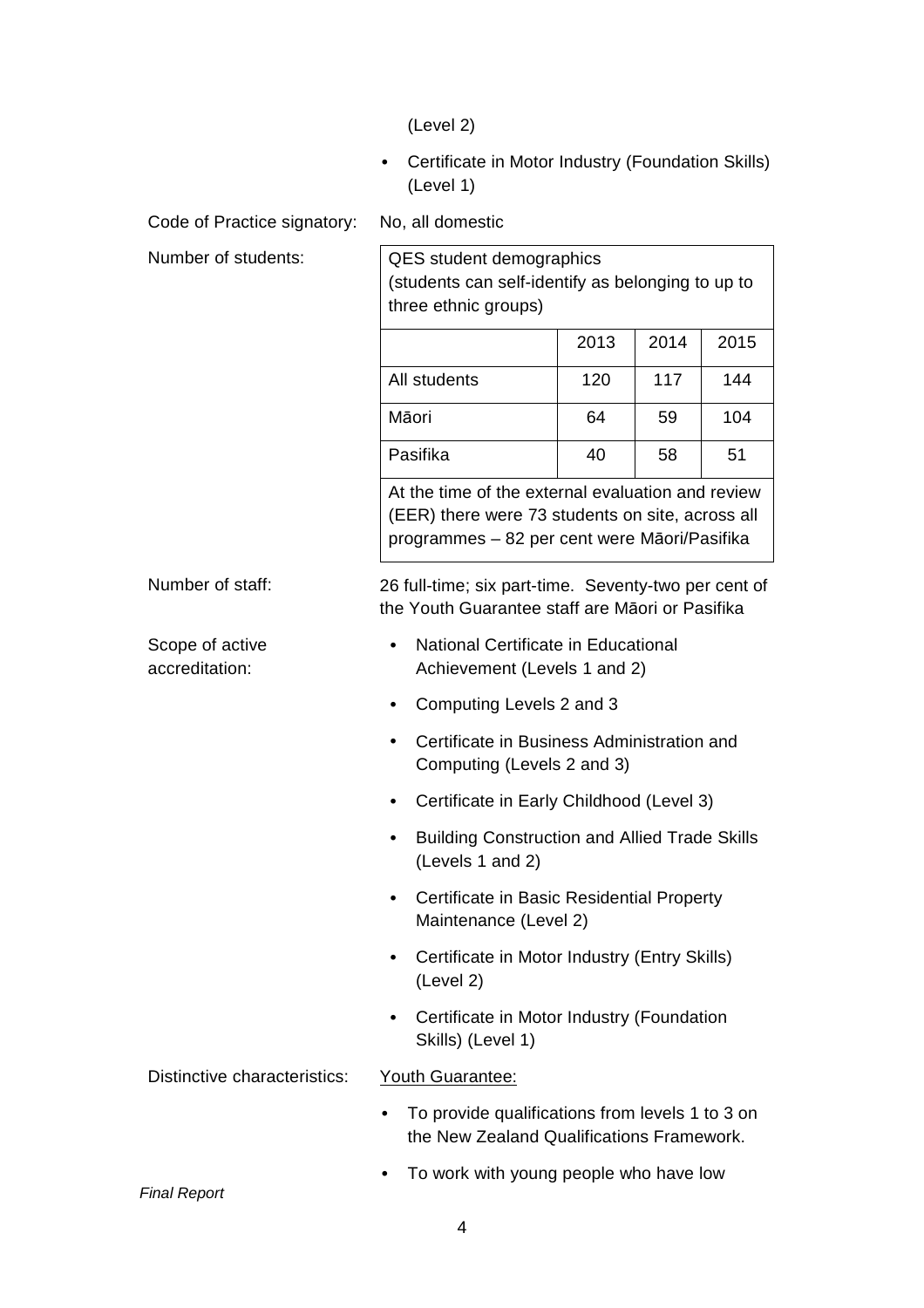|                                        | literacy and/or numeracy skills and few or no<br>qualifications and to build a foundation to<br>prepare them for a career.                                                                                                                                                                                                                                          |  |
|----------------------------------------|---------------------------------------------------------------------------------------------------------------------------------------------------------------------------------------------------------------------------------------------------------------------------------------------------------------------------------------------------------------------|--|
|                                        | Consent to assess is wide: including<br>$\bullet$<br>Communication Skills, Literacy and Numeracy,<br>Building and Construction, Automotive,<br><b>Property Maintenance, Computing, Business</b><br>Administration, Early Childhood Education.                                                                                                                       |  |
|                                        | All programmes include embedded literacy,<br>$\bullet$<br>numeracy and foundation skills.                                                                                                                                                                                                                                                                           |  |
|                                        | Provision of educational services includes the<br>$\bullet$<br>greater Manukau and Franklin districts.                                                                                                                                                                                                                                                              |  |
|                                        | QES provides students with transport, pastoral<br>$\bullet$<br>care and assistance through close<br>relationships with support agencies.                                                                                                                                                                                                                            |  |
| Recent significant changes:            | QES changed ownership in December 2014. The<br>PTE remains in private ownership and continues to<br>operate with Christian values. Benefits from the<br>change in shareholding include shared governance<br>and management.                                                                                                                                         |  |
| Previous quality assurance<br>history: | At the last EER in 2013, NZQA was Confident in<br>the performance and capability in self-assessment<br>of QES. The EER report contained<br>recommendations around the separation of<br>governance and management functions - these<br>recommendations have been superseded by the<br>change of ownership in 2014, where the functions<br>are clearly distinguished. |  |
| Other:                                 | <b>Tertiary Education Commission (TEC) funding:</b>                                                                                                                                                                                                                                                                                                                 |  |
|                                        | Youth Guarantee. This is targeted funding for<br>16-19 year olds and is offered across three<br>campuses.                                                                                                                                                                                                                                                           |  |
|                                        | The TEC requires QES to use the Literacy and<br>$\bullet$<br>Numeracy for Adults Assessment Tool, and<br>monitors the PTE's performance in relation to<br>the use of this tool. This monitoring may<br>inform future funding decisions.                                                                                                                             |  |
|                                        | Ministry of Social Development (five contracts):                                                                                                                                                                                                                                                                                                                    |  |
|                                        | 1. Training for Work                                                                                                                                                                                                                                                                                                                                                |  |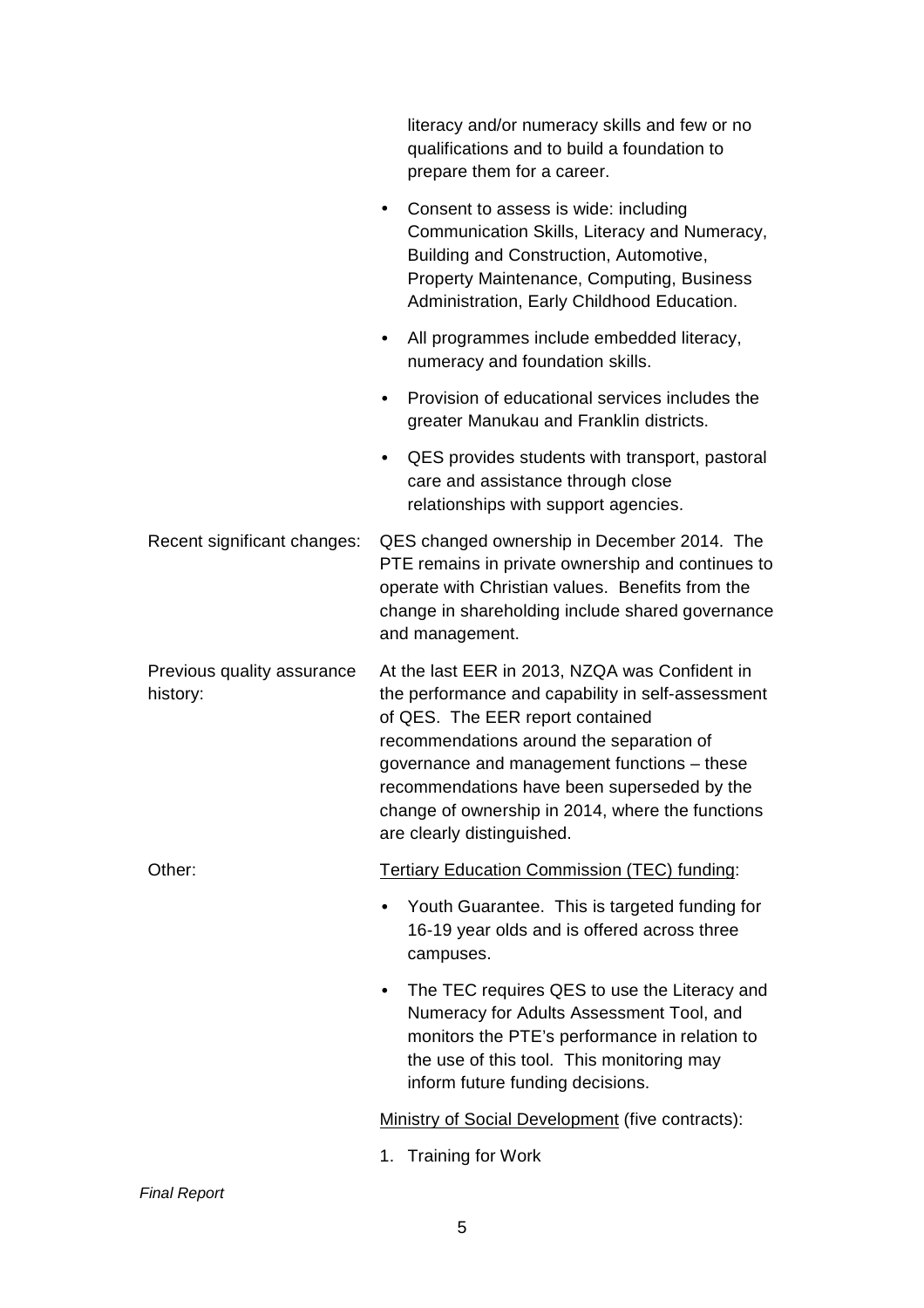- 2. Sole Parent Employment Coaching
- 3. Sole Parent Employment Placement Service
- 4. Work Confidence (pilot)
- 5. Employment Placement Service

#### QES Mission, Vision and Values

'Mission: to inspire people and impact their lives through education and training

Vision: to deliver quality education and training in a people centred learning environment.

Values:

- Integrity we always do the right thing
- $Respect we treat others as we want to be$ treated
- One team we are a united family that look out for each other
- Diligence we do the hard yards'.

### 2. Scope of external evaluation and review

The focus areas selected were the mandatory focus area of governance, management and strategy and a sample of TEC (Youth Guarantee) and Ministry of Social Development (Training for Work) programme. These programmes were selected as focus areas because they comprised the greatest number of students. They were also representative of the spread of programmes funded by the above agencies, across the PTE's three sites. The Youth Guarantee programmes evaluated were Youth in Action, Building and Construction, and Automotive.

In 2015, Youth Guarantee student numbers were 144, and Training for Work student numbers were 110, a total of 254 students. This represented approximately half of the total student numbers for the 2015 year (543). The remaining 289 students were spread over the Ministry of Social Development programmes of: Sole Parent Employment Placement Service (96), Sole Parent Employment Coaching (180), and Work Confidence (13). At the time of the on-site visit, there were 73 students enrolled, with the expectation that these numbers would grow as the year progressed. Due to the change of ownership and the appointment of a new chief executive officer since the last EER, QES was keen for NZQA to review as wide and as representative a sample of programmes as practicable.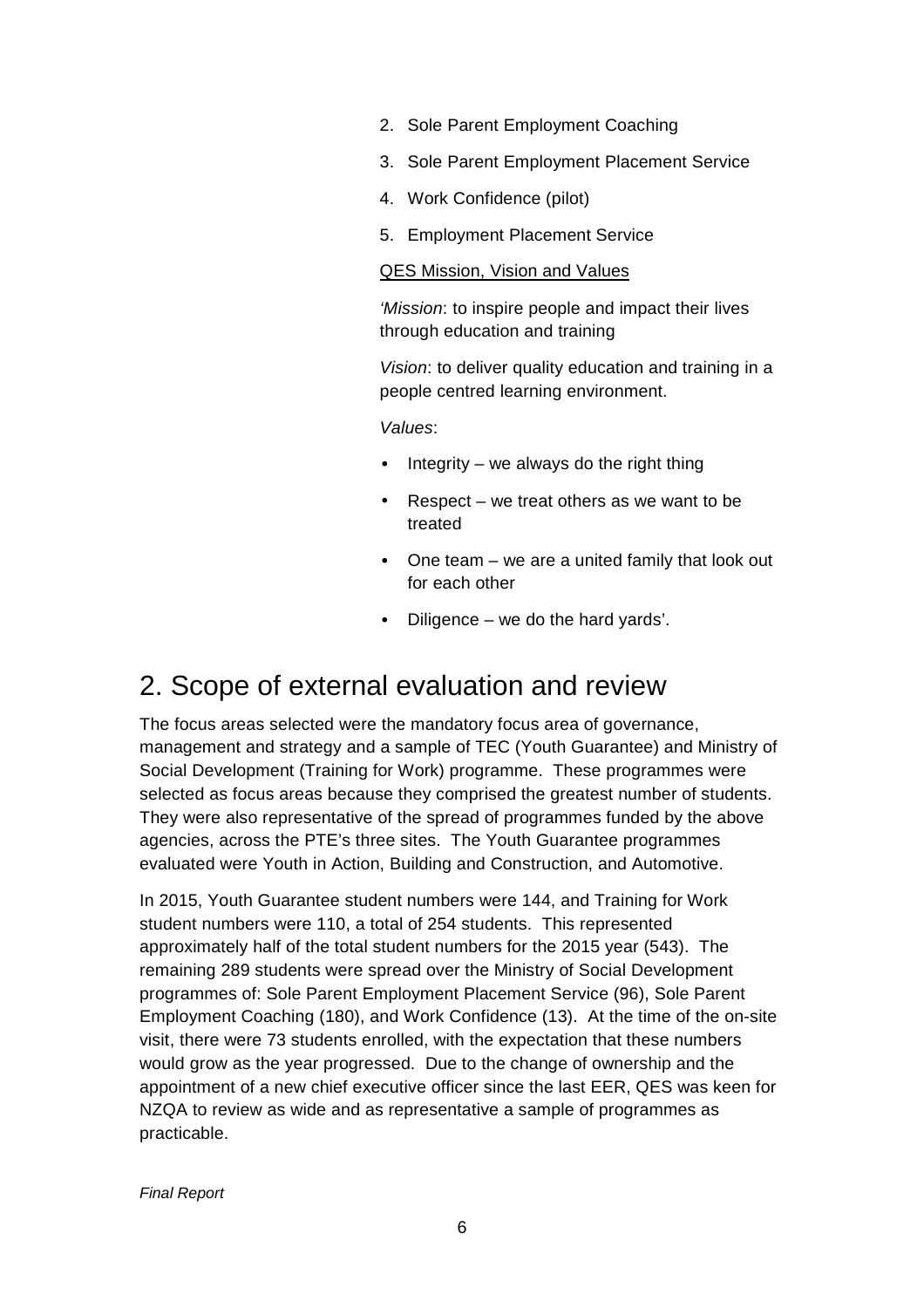### 3. Conduct of external evaluation and review

All external evaluation and reviews are conducted in accordance with NZQA's published policies and procedures. The methodology used is described fully in the web document Policy and Guidelines for the Conduct of External Evaluation and Review available at: http://www.nzqa.govt.nz/providers-partners/registration-andaccreditation/external-evaluation-and-review/policy-and-guidelines-eer/introduction. The TEO has an opportunity to comment on the accuracy of this report, and any submissions received are fully considered by NZQA before finalising the report.

The EER team of two evaluators visited the head office at Papatoetoe, Auckland over two days. As the head office held all the most important QES information and data, the EER was held at this site. The evaluators were formally welcomed onto the Papatoetoe site by students and staff. The evaluators met with the board comprising the QES chief executive officer, chief operating officer, virtual CFO, independent board member, and programme development manager. The chairman of the board was overseas. The evaluation team also met the management team, Youth Guarantee students and tutors across the Youth in Action, Building and Construction, and Automotive programmes.

The team also met specialist staff from the areas of early childhood education, information technology, and literacy and numeracy. Training for Work staff and students were interviewed on the second day. The evaluators toured the workshop and classroom facilities. QES hosted a lunchtime meeting for the evaluators with a wide range of external stakeholders, some 30 in total, from government and community organisations.

The team sighted a range of documentation including: the self-assessment document; the quality management system; Youth Guarantee monitoring documents; literacy and numeracy assessment results; the student retention strategy; educational performance indicator data from 2013 to 2015; external moderation outcomes and the internal moderation plan; and action plans for the literacy and numeracy strategy. The network database and student evaluations of teacher performance and course materials were also sighted.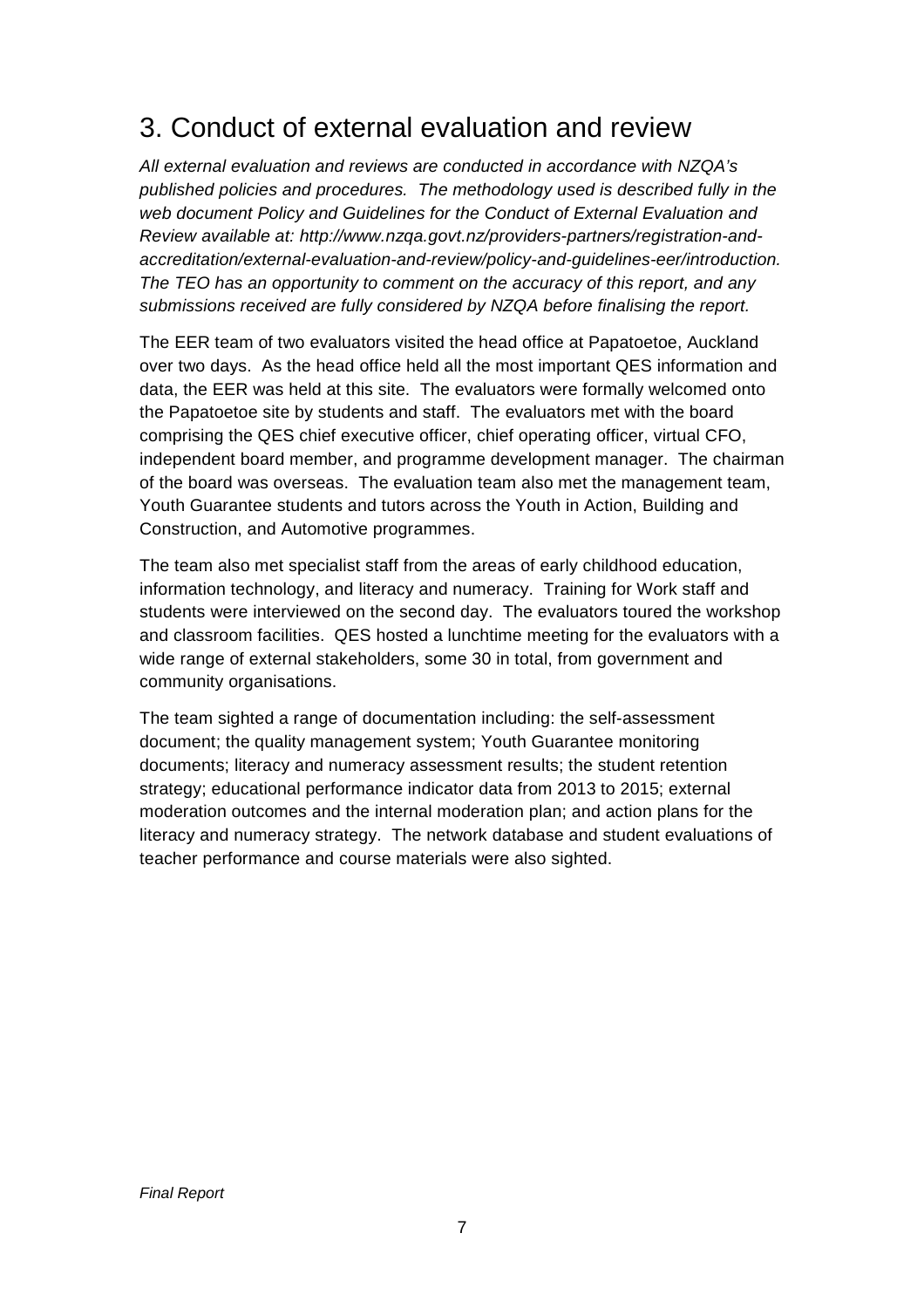## Summary of Results

### Statement of confidence on educational performance

NZQA is **Confident** in the educational performance of **Quality Education Services Trust Limited, for the following reasons:** 

- QES governance, management and staff are deeply and authentically engaged with the learners. They understand that learning is only possible once students' low expectations and poor self-esteem have been addressed. Most students have experienced little academic success prior to attending QES. The holistic approach to learner development focuses on attendance, achievement and attitudes. These factors reinforce correct behaviours and have contributed to a learning environment that is inclusive and accepting of all.
- Non-judgmental acceptance by staff and peers reduces fear of failure and anxiety by changing previously learnt behaviours and poor self-image. This improvement is shown by regular attendance, improved self-care and selfesteem, and willingness to learn. Gradually, as perceptions and behaviours are modified, learners take greater responsibility for their own circumstances and learning goals.
- Average credit achievement data for Youth Guarantee programmes (Table 3 below) shows improvement in the average number of credits achieved over the years 2014 - 2016. While the TEC has no specific credit achievement targets for Youth Guarantee students, tracking credit achievement is a useful indicator of learner attendance and engagement in a programme, as a learner cannot achieve if they do not attend.
- The Ministry of Social Development programme has grown from one to five contracts over the last three years. In 2015, the Ministry of Social Development funded 30 extra places in the Training for Work contract following good employment outcomes. QES now has more high-needs clients than previously. This recognition led to changes in approach, such as a greater focus on selfesteem and confidence-building.
- All learners complete the literacy and numeracy assessment tool as part of induction and during their course to monitor achievement. The focus on literacy and numeracy has helped learners to achieve NCEA level 2 and has also supported their achievement in their relevant vocational qualification.
- QES has the vision, facilities and staff to provide foundation learners with effective teaching and learning. While it is not meeting minimum funder requirements, learners have increased NCEA results and average credit achievement. However, greater evidence of consistent learner achievement over time is required for NZQA to be more than confident in educational performance.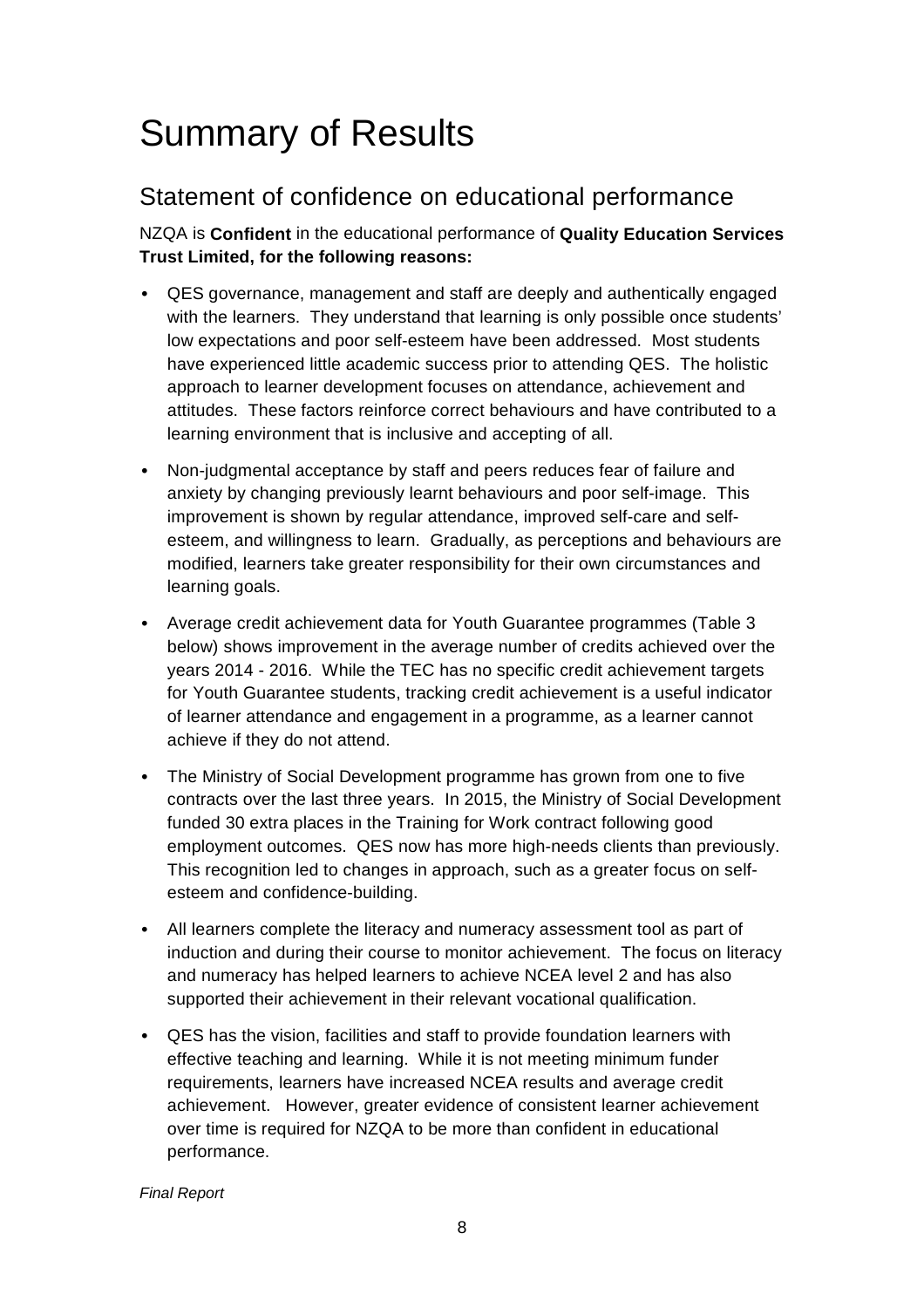### Statement of confidence on capability in self-assessment

NZQA is **Confident** in the capability in self-assessment of **Quality Education Services Trust Limited, for the following reasons:**

- The QES change of governance and management in 2014 has benefited the organisation by strengthening governance, financial performance and management practices. The new chief executive officer and board have collectively set the organisation's purpose and direction, goals and targets. Key objectives and initiatives underpinning the mission, vision and values are reported on at board level and discussed with staff through regular updates by the chief executive officer. Staff noted that they were consulted and better informed than under the previous governance and management structure.
- In 2013 and 2014, QES did not use its full quota of TEC-funded training places for the Youth Guarantee programmes. Following self-assessment, the new management corrected this shortfall in 2015 by recruiting greater numbers of students. However, the rate of course completions fell, and this was reflected in the 2015 educational performance data. QES initiated a range of successful measures to improve retention, such as twice-daily tracking of attendance and quick follow-up on any absences to provide timely pastoral support, before issues became entrenched and learners fell too far behind.
- While QES is deeply engaged with its learners and the local community, the PTE has identified the need to improve systems to track learners more formally once they are in employment. Formalising this process would enable more systematic reflection on the value of learner outcomes and increase the already strong informal relationships with external stakeholders. It would also enhance the ability to use these reflections to inform programme development and transition-to-work initiatives.
- Self-assessment is systematic, embedded, well-understood by staff, and covers all aspects of the organisation. It has led to a number of improvements for learners and staff, including a better understanding of the gaps in learner achievement that seriously threatened ongoing funding and viability in 2015 for the Youth Guarantee programmes.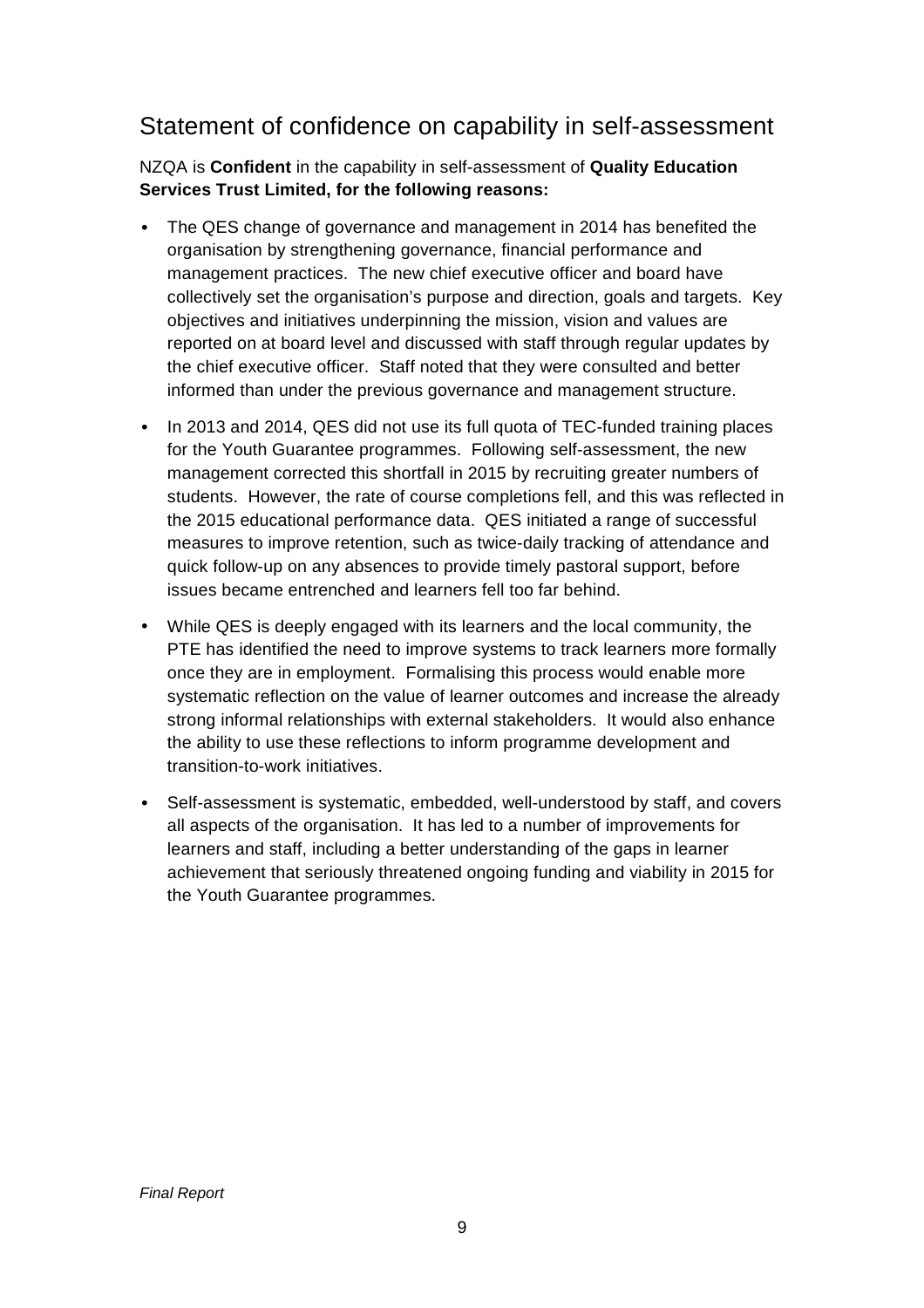## Findings<sup>1</sup>

#### 1.1 How well do learners achieve?

The rating for performance in relation to this key evaluation question is **Good.**

The rating for capability in self-assessment for this key evaluation question is **Good.**

Learner goals (both personal and academic), established at enrolment, are tracked as part of a personal development portfolio. Individual pathway plans are developed by each learner in consultation with their tutor. Many learners have had limited academic success prior to attending QES. QES addresses low expectations and poor self-esteem to enable learning to occur.

The new governance and management team, in place by 2014, analysed the achievement data from the preceding years to better understand the underlying issues affecting learner achievement. This analysis showed that in 2013 and 2014, QES did not use its full quota of TEC-funded training places for the Youth Guarantee programmes. This was corrected in 2015 by recruiting greater numbers of students. However, the rate of course completions fell, and this was reflected in the 2015 educational performance indicator data (Tables 1 and 2 below). QES initiated a range of measures to improve retention (see Findings 1.2 and 1.3).

Early indications are that these measures are having a positive impact on learner achievement. Average credit achievement data for Youth Guarantee programmes (Table 3 below) shows improvement in the average number of credits achieved over the years 2014 - 2016. While the TEC has no specific credit achievement targets for Youth Guarantee students, tracking credit achievement is a useful indicator of learner attendance and engagement in a programme.

Twice as many students as previously achieved NCEA levels 1, 2 and 3. These results also reflect the increased effectiveness of the QES focus on literacy and numeracy. Currently, all learners complete the TEC's literacy and numeracy assessment tool as part of induction and during their course to monitor achievement. Results indicate that the strategy has helped learners to achieve NCEA level 2 and has supported their achievement in their relevant vocational qualification. External moderation of the literacy assessments indicated that the assessments were of high quality. As a result, QES literacy assessments will be used as exemplars for other organisations.

l

<sup>1</sup> The findings in this report are derived using a standard process and are based on a targeted sample of the organisation's activities.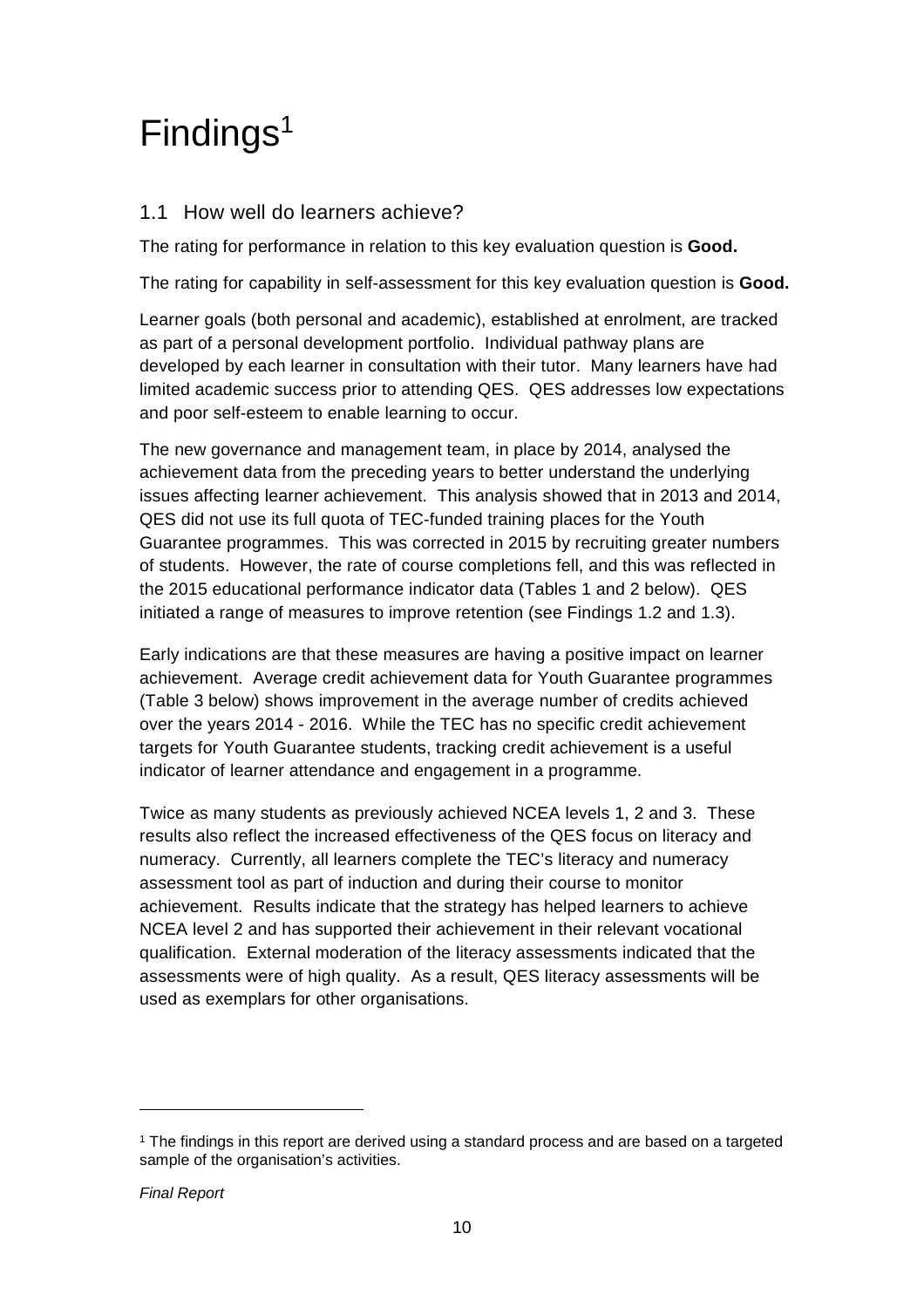| <b>Youth Guarantee</b>        | 2013      | 2014      | 2015        | $2016*$       |
|-------------------------------|-----------|-----------|-------------|---------------|
| Overall course<br>completions | 32%       | 44%       | 29%         |               |
| Level 1                       | 10% (55%) | 60% (55%) | 28% (55%)   | 35.20% (55%)  |
| Level 2                       | 32% (60%) | 44% (60%) | 27.5% (60%) | 37.72 % (60%) |
| Level 3                       | ΝA        | ΝA        | 33% (70%)   | 34.53% (70%)  |

**Table 1. TEC educational performance indicator data – course completions 2013-2015 (TEC minimum performance expectations are in brackets)** 

\*Take 2 data at 24 May 2016, provided by QES

#### **Table 2. TEC educational performance indicator data – qualification completions 2013-2015 (TEC minimum performance expectations are in brackets)**

| <b>Youth Guarantee</b>               | 2013      | 2014      | 2015      |
|--------------------------------------|-----------|-----------|-----------|
| Overall qualification<br>completions | 20%       | 21%       | 17%       |
| Level 1                              | <b>NA</b> | <b>NA</b> | 23% (40%) |
| Level 2                              | 17% (40%) | 21% (40%) | 25% (40%) |
| Level 3                              | <b>NA</b> | <b>NA</b> | 13% (60%) |
| Progression                          | <b>NA</b> | 58% (40%) | <b>NA</b> |
| Retention                            | <b>NA</b> | 47% (40%) | 32% (40%) |

| Table 3. Average credits achieved for Youth Guarantee programmes 2014-2016 |  |  |
|----------------------------------------------------------------------------|--|--|
|----------------------------------------------------------------------------|--|--|

|      | enrolled | throughput | credits | credit<br>average | qualifications |
|------|----------|------------|---------|-------------------|----------------|
| 2014 | 98       | 110        | 1270    | 11.5              | 8              |
| 2015 | 73       | 97         | 1021    | 10.5              |                |
| 2016 | 101      | 112        | 2553    | 22.8              | 18             |

To ensure learner progress is tracked closely, current practice includes analysis by cohort, site, ethnicity and programme, providing early notification of any underachievement against targets. There is also a weekly programme report which monitors learner achievement against the TEC educational performance indicators. This report is reviewed by managers and tutors each week to ensure learners are progressing as expected. If not, appropriate action is taken to address any gaps.

The Ministry of Social Development programme has grown from one to five contracts over the last three years. In 2015, the Ministry of Social Development funded 30 extra places in the Training for Work contract following good employment outcomes. QES now has more high-needs clients than previously. This recognition led to changes in approach, such as a greater focus on selfesteem and confidence-building.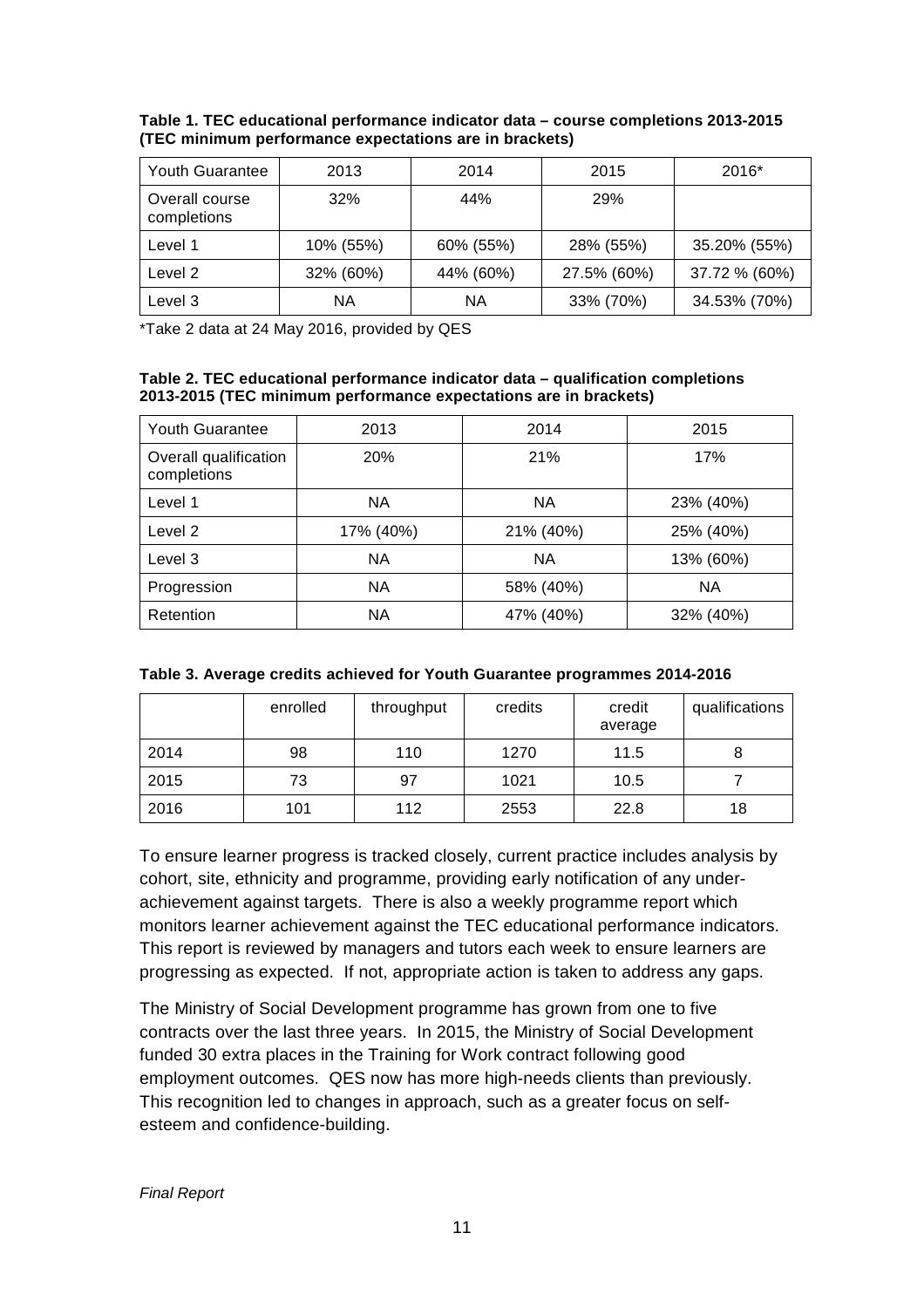While QES has struggled to meet TEC targets for YG programmes this information needs to be put in a wider context. Eighty-two per cent of learners identify as Māori/Pasifika, priority groups for boosting educational achievement. The learners at QES are challenged by previous lack of educational success, poor attitudes to learning and significant life events that have interrupted their ability to focus on educational achievement. QES creates a warm accepting environment where learners are affirmed and learning can begin. Motivating reluctant learners requires time and a values base that enables and supports a consistent approach to learners in the face of considerable obstacles. This approach has shown positive outcomes in NCEA achievement, improvements in average credit achievement over time (refer Table 3 above) and extra contracts with MSD in recognition of QES's good employment outcomes.

1.2 What is the value of the outcomes for key stakeholders, including learners?

The rating for performance in relation to this key evaluation question is **Good.**

The rating for capability in self-assessment for this key evaluation question is **Good.** 

QES has a 'keys to success' strategy which focuses on attendance, achievement and attitudes. These factors reinforce correct behaviours and have contributed to a learning environment that is inclusive, respectful of all and fun to be part of. The evaluators noted the genuine 'unconditional positive regard' between staff and students, and staff and management.

A number of courses include community projects and industry work placements. This raises learners' self-esteem and confidence, which are pre-conditions for effective learning. The activities involved can sometimes contribute to credit achievement. They also help learners to gain valuable work experience and to make a positive contribution to the community. QES uses its extensive community networks to introduce and pathway learners to the next step on their journey. This is achieved by working with employers, career services and other education providers to find the most appropriate options for each learner.

Different programmes find their own community contexts in which to apply their learning. For example, Youth in Action provides support for events and promotions, while trades students do property maintenance, and painting and cleaning, and the building learners have built pergolas, outdoor tables, and fences. The latter items are donated to community groups, increasing learners' sense of belonging through making a useful contribution.

While QES is deeply engaged with its learners and the local community, the PTE has identified a need to improve systems to track learners more formally once they are in employment. Formalising this process would enable more systematic reflection on the value of learner outcomes and increase the already strong informal relationships with external stakeholders. It would also enhance the ability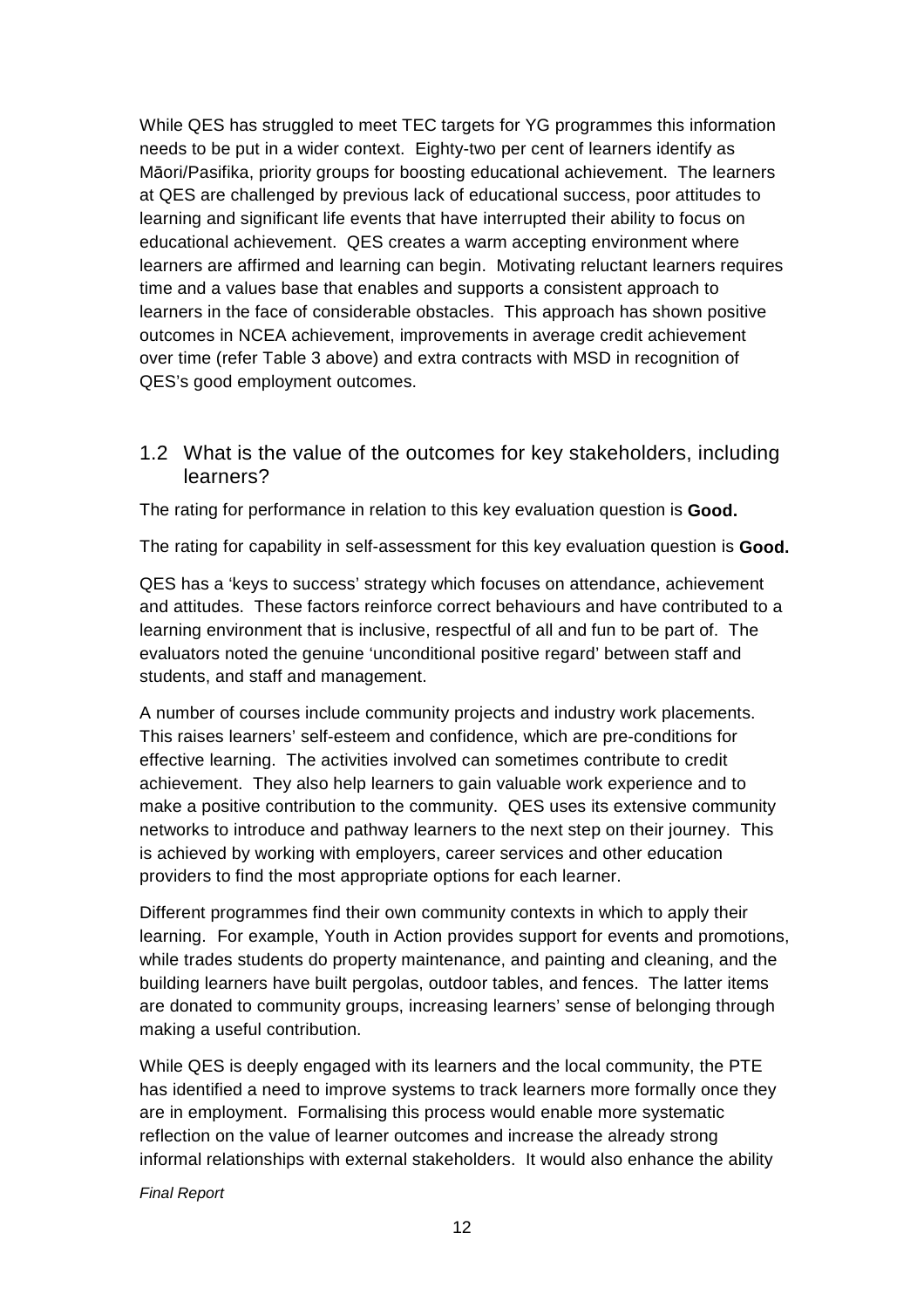to use these reflections to inform programme development and transition-to-work initiatives.

#### 1.3 How well do programmes and activities match the needs of learners and other stakeholders?

The rating for performance in relation to this key evaluation question is **Excellent.**

The rating for capability in self-assessment for this key evaluation question is **Excellent.**

Programmes are regularly reviewed in response to formal and informal stakeholder feedback. Formal learner feedback occurs twice a year, is discussed with management and, where appropriate, action is taken and the outcomes of this action reviewed. Learners also contribute directly, for example through recent involvement in a workshop to help develop digital marketing and social media content.

In 2015, QES identified the need for an NCEA level 1 course to provide the foundation skills required for success at NCEA level 2. The resulting programme, called Youth in Action, enabled learners to achieve NCEA level 1 through projects undertaken in the community. This provided an opportunity for practical learning and exposed the learners to adult role models from within their own communities.

Interpersonal and general life skills are embedded in all courses. They are also promoted through initiatives such as the Sporting Edge Trust and Affirming Works. Sporting Edge Trust helps learners to find their purpose and set goals, and Affirming Works is a Pasifika organisation offering a well-being programme. The latter programme leads to individual mentoring for learners around their physical, mental, social and spiritual needs.

QES uses its community networks to identify stakeholder needs. The QES Community Network Strategy works with employers, community groups, referral agencies and tertiary providers to identify partners with a good strategic fit. In 2015, QES appointed a business development manager to manage and coordinate the Community Network Strategy. Other examples of engagement are open days (organised and run by learners), where stakeholders, including learners' families, visit the organisation to provide feedback on how well the programmes are working for them and the community.

Stakeholder feedback is ongoing, authentic and leads to practical outcomes. For example, in 2014 QES gained consent to assess at level 3 in carpentry to prepare learners for employment or apprenticeships. Self-assessment identified that not having a driver's licence was a significant barrier to learner progress. As a result, learners in trades courses are now funded to gain a licence. QES intends to provide this service to all its learners in 2016 (funds permitting). QES also uses organisations such as Dress for Success to prepare students for work interviews.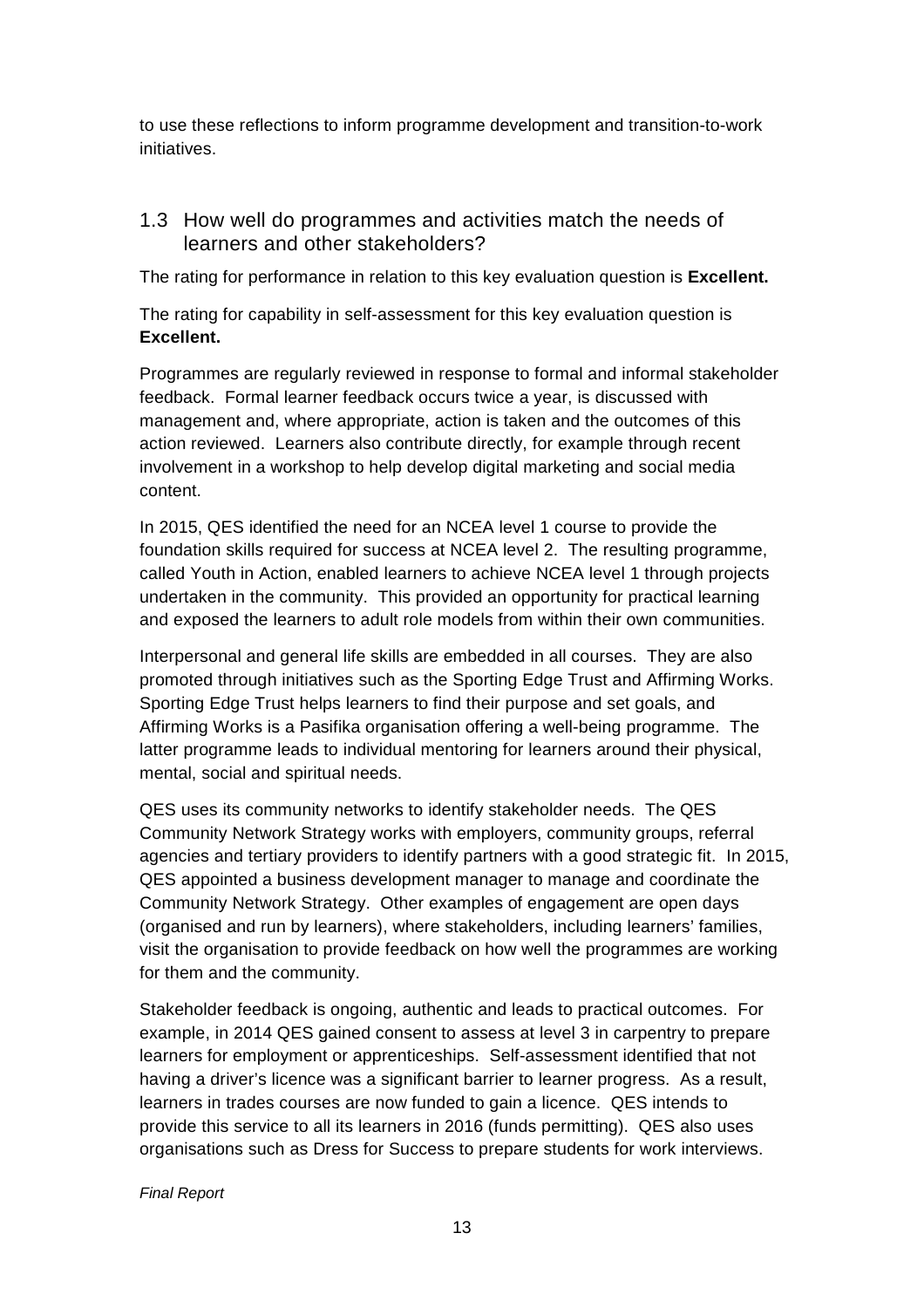#### 1.4 How effective is the teaching?

The rating for performance in relation to this key evaluation question is **Excellent.**

The rating for capability in self-assessment for this key evaluation question is **Excellent.** 

QES staff are well-qualified, experienced practitioners who are deeply engaged with and motivated by the QES vision, mission and values: to inspire people and influence their lives through education and training, to deliver quality education and training in a people-centred learning environment, and to do this with integrity, respect and a family focus. Teachers noted that strong personal and academic support from colleagues was essential to enable them to support and guide 'challenging' learners. A staff survey in 2015 showed that 74 per cent of staff either agreed or strongly agreed that they found their jobs enjoyable. This survey will be repeated twice a year and provide an ongoing benchmark of tutors' rates of satisfaction.

A review of learners' 2014 literacy and numeracy performance led to the development of a literacy and numeracy strategy. The strategy was supported by four days of workshops for tutors to help improve literacy and numeracy. Results indicate that the strategy has helped learners to achieve NCEA level 2, and has also supported their achievement in their relevant vocational qualification. In 2015, this strategy led to a more embedded literacy and numeracy approach with the appointment of a new literacy tutor and almost all learners being engaged in literacy and numeracy testing. The tutor works with learners to increase literacy levels, develops literacy materials for the vocational tutors to use, and supports the professional development of vocational tutors. The tutor also supports the education manager to develop activities to use for evidence. External moderation of the literacy assessments indicated that they were of high quality. As a result, QES's literacy assessments will be used as exemplars for other organisations, indicating that QES is modelling good practice in this area.

The education manager post-moderates a sample of assessments from each tutor and provides feedback on the quality of the evidence gathered, ensuring assessments are appropriate and at the correct level for learners. Tutors are encouraged to strive for improvements to existing materials. These are updated to reflect new versions of unit standards, ensuring that learners are provided with upto-date resources. New assessment materials are internally pre-moderated prior to use.

Performance against key performance indicators is monitored and discussed with staff quarterly, to ensure funder requirements are being met. Performance appraisals are conducted annually and have assisted in identifying focus areas for professional development. An internal professional development programme, observations of tutors, and tutor hubs encourage peer support and exchanges of teaching skills and approaches.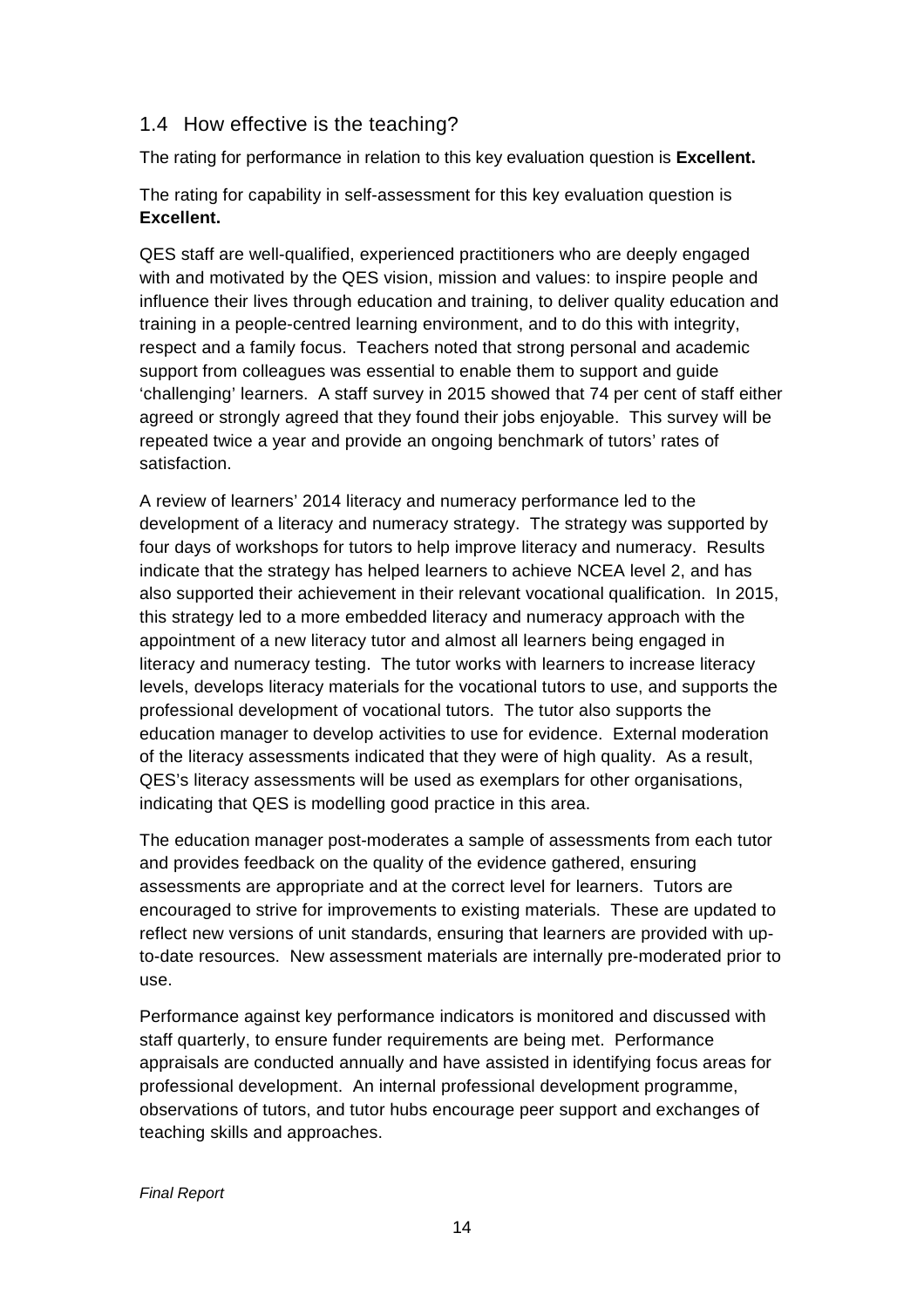#### 1.5 How well are learners guided and supported?

The rating for performance in relation to this key evaluation question is **Excellent.**

The rating for capability in self-assessment for this key evaluation question is **Excellent.** 

Learner support at QES is practical and comprehensive. At enrolment there is a needs assessment of all learners, which includes educational and other needs. This aids early identification of factors that might affect learner progress and enables appropriate support to be put in place. There is a 15-day trial for Youth Guarantee students and a 10-day trial for Ministry of Social Development students. This enables students to settle in and make a conscious decision to commit to the programme or not.

The extensive support includes providing breakfasts and lunches, free transport and daily engagement with some learners and their families, organising and funding doctor and dentist visits and occasionally assisting learners to find accommodation.

Needs analysis also led to three new roles: programme manager, business development manager, and reception/administration assistant. The reception role supports learner attendance and retention. Each morning the van drivers who provide the free transport report non-attendance to the receptionist, who is able to inform tutors and take any required actions. Additional resources were also added to support tutors, including extra support staff and upgraded facilities.

There are clear expectations of student behaviour set out in the student code of conduct. QES promotes a safe culture and a productive learning environment. In 2015, QES developed a restorative practice model where learners are supported to acknowledge and take responsibility for their actions. Early results are encouraging.

The student handbook provides information on pathways. Tutors, many of whom are locals with local knowledge and contacts, take students to other tertiary organisations and provide one-to-one advice, taking into account individual circumstances. Attendance is monitored very closely and tutors follow up on any absences or difficulties (Attendance has improved from 63 at the end of 2015 to 70 per cent in term 1, 2016). The student support team visits families if the tutor contact was not effective. If greater support is required, QES will call in outside support agencies. However, QES will continue to support the affected learner.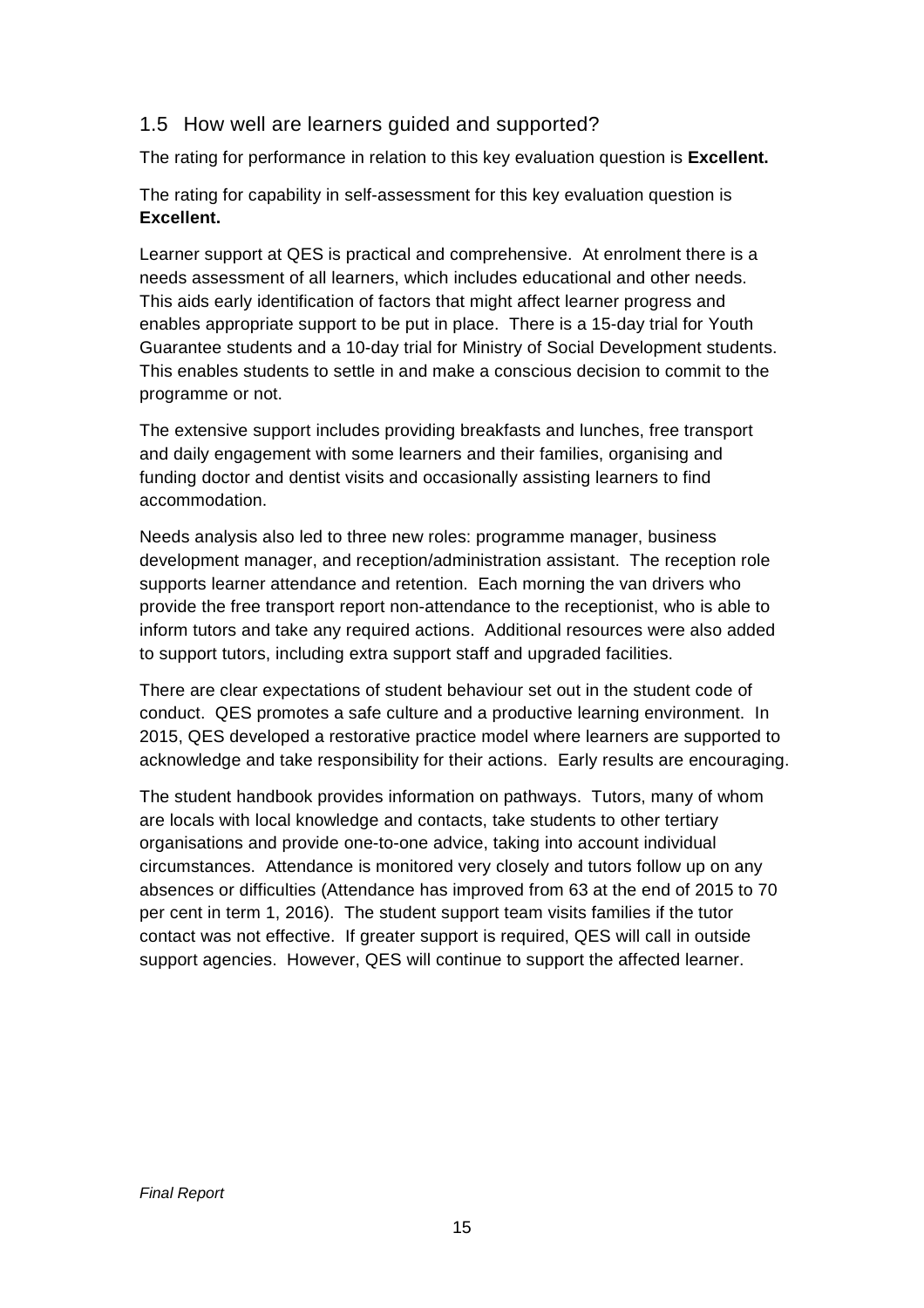#### 1.6 How effective are governance and management in supporting educational achievement?

The rating for performance in relation to this key evaluation question is **Good.**

The rating for capability in self-assessment for this key evaluation question is **Good.**

The QES change of governance and management in 2014 has benefited the organisation by strengthening governance, financial performance and management practices. The new chief executive officer and board have collectively set the purpose and direction, goals and targets. Key objectives and initiatives underpinning the mission, vision and values are reported on at board level and discussed with staff at regular updates by the chief executive officer. Staff noted that they were consulted and better informed than under the previous governance and management structure.

The chief executive officer provides a report each month to the board, which meets every two months or as required. The board chair (and majority shareholder) meets with the chief executive officer weekly. This enables prompt decisions and contributes to the long-term strategy. Educational performance indicator data is analysed weekly by the management team and monthly by the board. This analysis has led to an increased focus on attendance, retention and educational achievement. This involved reviewing the student management system and discipline processes and working with tutors to increase credit achievement (refer Findings 1.1).

QES takes a proactive, results-focused approach. This includes using external contractors when expertise is not held in-house, actively engaging with government agencies to improve these relationships and better understand their strategies, and fostering industry and wider community links to maintain relevance. Serious issues, such as under-performance, are escalated to the board for action. QES has a close association with a Category 1 provider whose advice and expertise have been used to improve aspects of QES performance.

Self-assessment is systematic, embedded, well-understood by staff and covers all aspects of the operation. It has led to a number of improvements for learners and staff, the most significant being the understanding of the gaps in learner achievement that seriously threatened ongoing funding and viability in 2015. It is significant that QES has been able to embrace this challenge, understand its causes, seek advice, produce a plan to address it, and demonstrate positive outcomes as a result.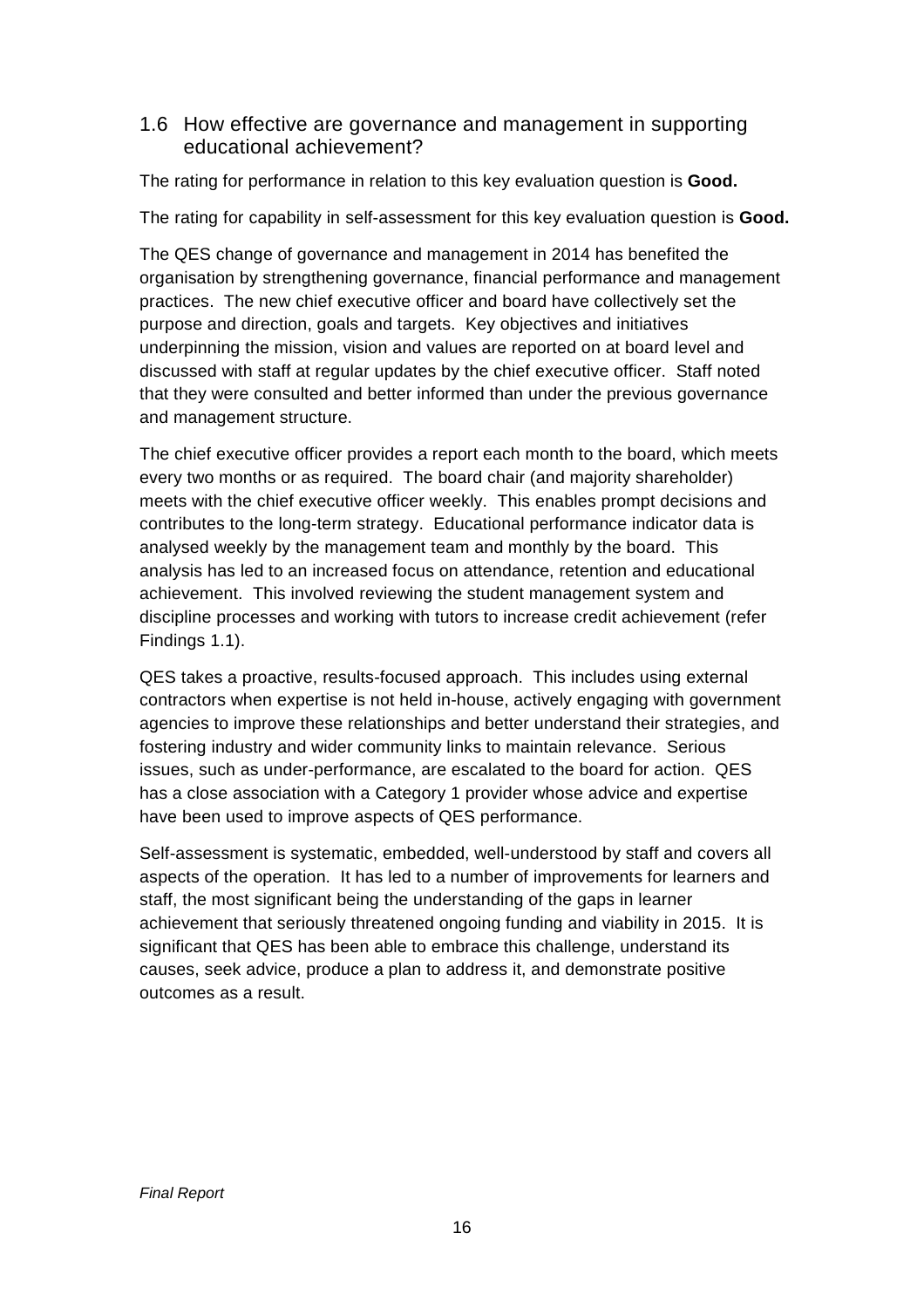### Focus Areas

This section reports significant findings in each focus area, not already covered in Part 1.

#### 2.1 Focus area: Governance, management and strategy

The rating in this focus area for educational performance is **Good.**

The rating for capability in self-assessment for this focus area is **Good.** 

#### 2.2 Focus area: Youth Guarantee

The rating in this focus area for educational performance is **Good.**

The rating for capability in self-assessment for this focus area is **Good.** 

2.3 Focus area: Ministry of Social Development programme Training for Work

The rating in this focus area for educational performance is **Good.** 

The rating for capability in self-assessment for this focus area is **Good.** 

The Ministry of Social Development programme has grown from one to five contracts over the last three years. In 2015, the Ministry of Social Development funded 30 extra places in the Training for Work contract following good employment outcomes.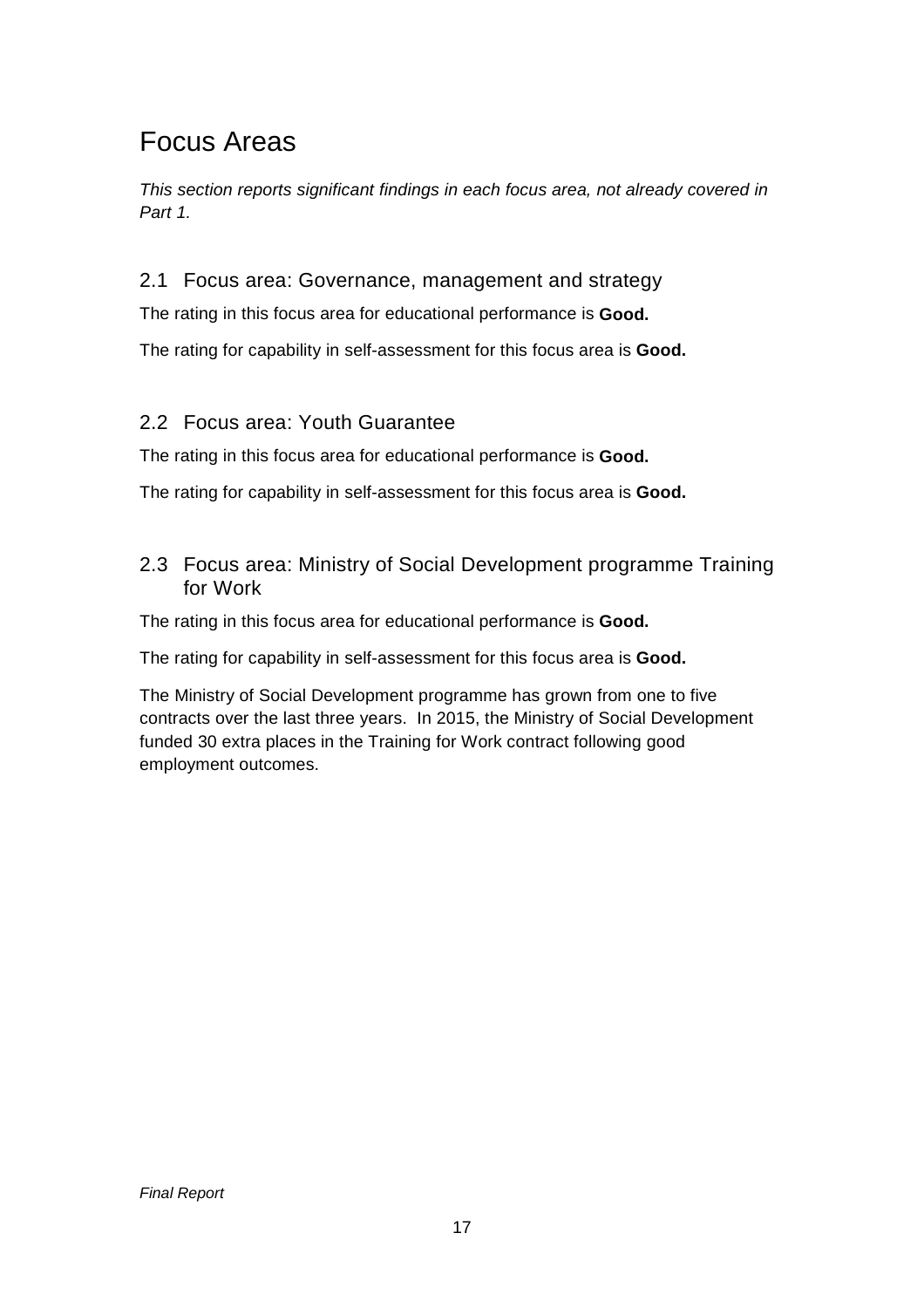## Recommendations

There are no recommendations arising from the external evaluation and review.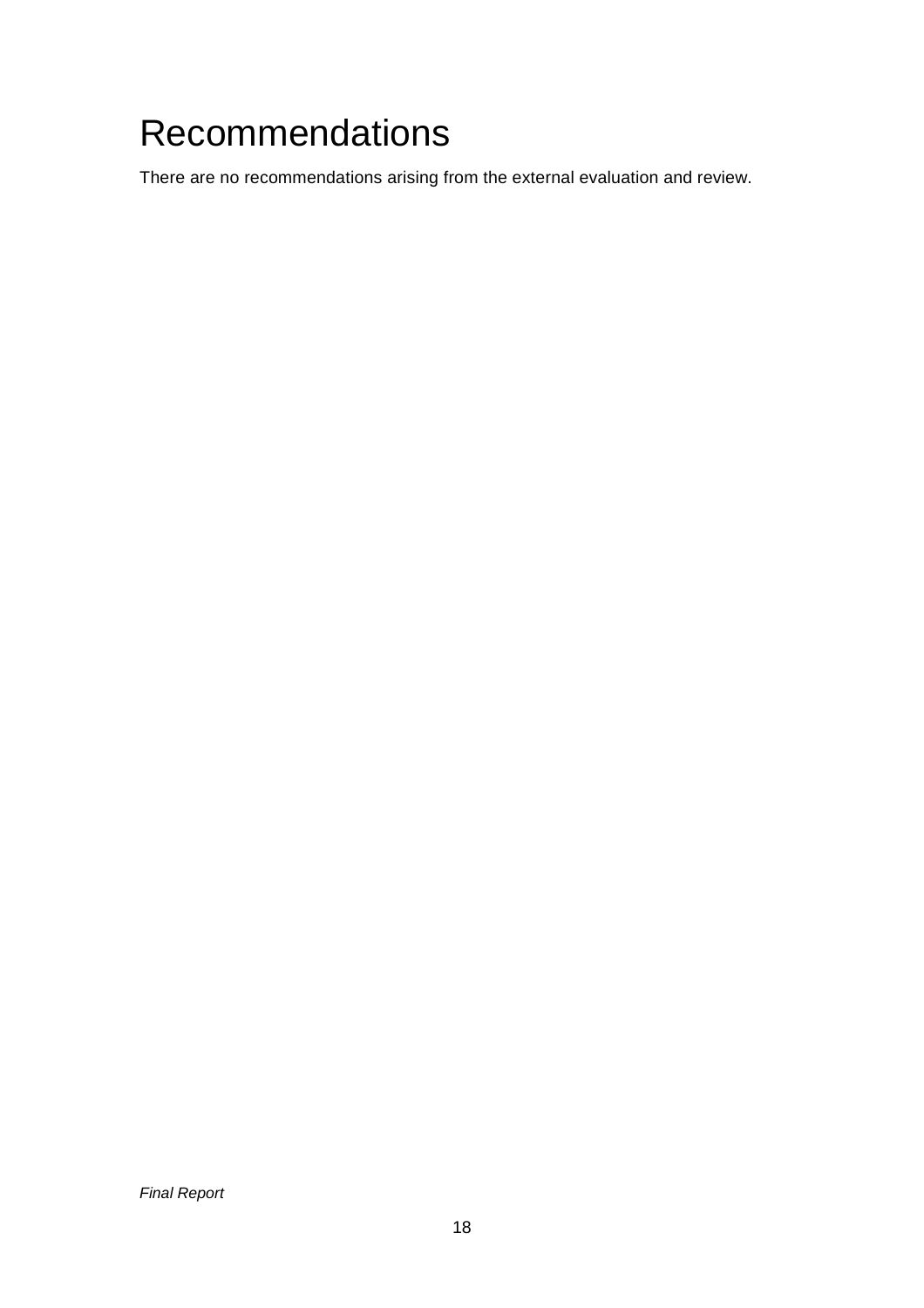## Appendix

### Regulatory basis for external evaluation and review

External evaluation and review is conducted according to the External Evaluation and Review (EER) Rules 2013, which are made by NZQA under section 253 of the Education Act 1989 and approved by the NZQA Board and the Minister for Tertiary Education, Skills and Employment.

Self-assessment and participation in external evaluation and review are requirements for maintaining accreditation to provide an approved programme for all TEOs other than universities. The requirements are set through the NZQF Programme Approval and Accreditation Rules 2013, which are also made by NZQA under section 253 of the Education Act 1989 and approved by the NZQA Board and the Minister for Tertiary Education, Skills and Employment.

In addition, the Private Training Establishment Registration Rules 2013 require registered private training establishments to undertake self-assessment and participate in external evaluation and review, in accordance with the External Evaluation and Review Rules (EER) 2013, as a condition of maintaining registration. The Private Training Establishment Registration Rules 2013 are also made by NZQA under section 253 of the Education Act 1989 and approved by the NZQA Board and the Minister for Tertiary Education, Skills and Employment.

NZQA is responsible for ensuring non-university TEOs continue to comply with the rules after the initial granting of approval and accreditation of programmes and/or registration. The New Zealand Vice-Chancellors' Committee (NZVCC) has statutory responsibility for compliance by universities.

This report reflects the findings and conclusions of the external evaluation and review process, conducted according to the External Evaluation and Review (EER) Rules 2013.

The report identifies strengths and areas for improvement in terms of the organisation's educational performance and capability in self-assessment.

External evaluation and review reports are one contributing piece of information in determining future funding decisions where the organisation is a funded TEO subject to an investment plan agreed with the Tertiary Education Commission.

External evaluation and review reports are public information and are available from the NZQA website (www.nzqa.govt.nz).

The External Evaluation and Review (EER) Rules 2013 are available at http://www.nzqa.govt.nz/assets/About-us/Our-role/Rules/EER-Rules.pdf, while information about the conduct and methodology for external evaluation and review can be found at http://www.nzqa.govt.nz/providers-partners/external-evaluation-andreview/policy-and-guidelines-eer/introduction/.